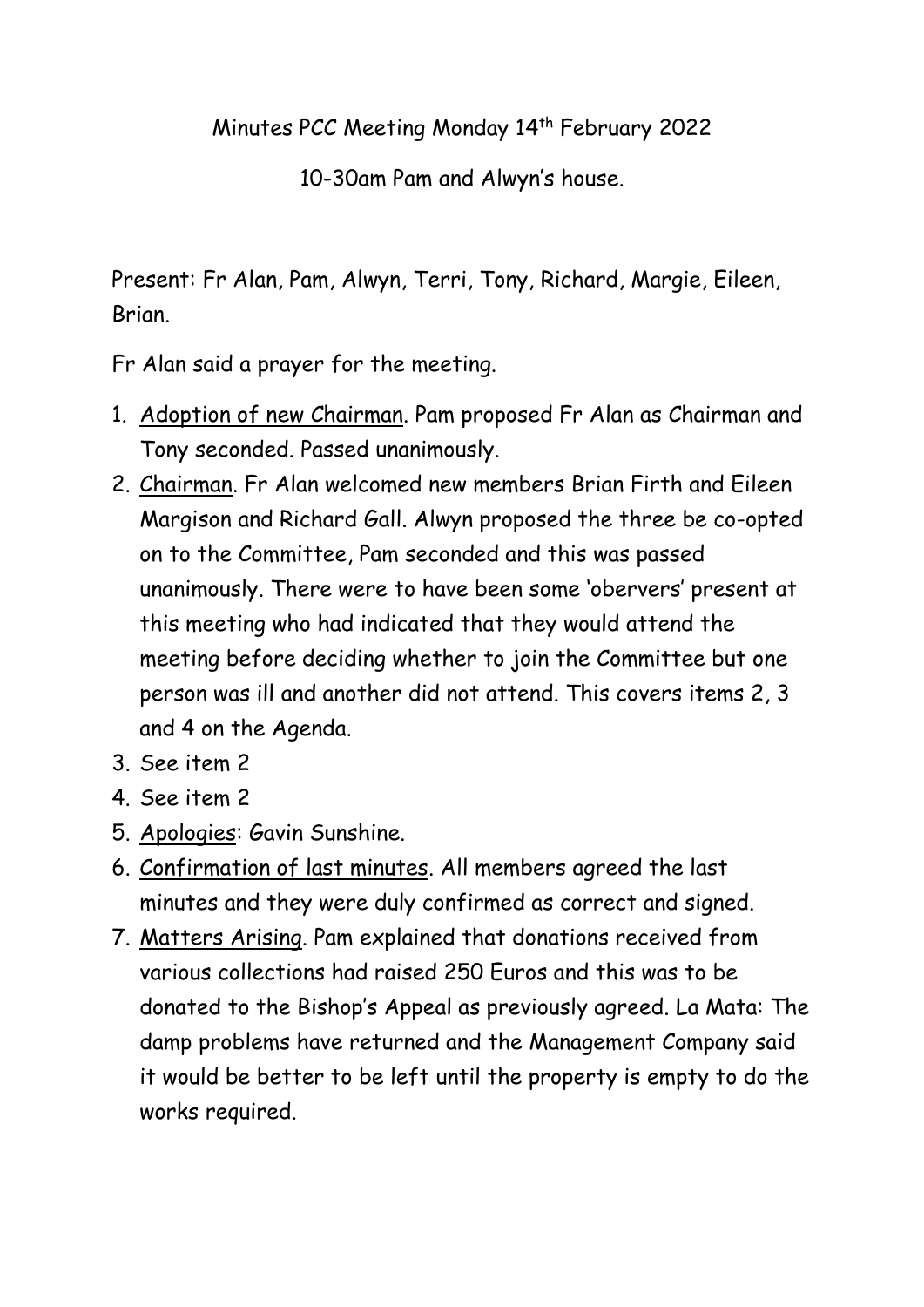- 8. Chaplaincy Website: Darren had asked the PCC whether they wanted to continue with the current website operating system. Margie proposed that the current system be retained and Pam seconded, carried unanimously. He further asked whether the PCC would consider continuing with the current three Facebook pages or make this into one page. There was a discussion and it was suggested that the Website pages are a central place for people to look at whereas the Facebook pages have a character and flavour of their own and reflect the goings on at each individual Church. Margie proposed we keep three FB pages and Alwyn seconded, carried unanimously. Eileen mentioned that she had tried to put photos and a write up on the website but had not been able to as posts have to be authorised. It was discussed and decided that Terri contact Darren about the possibility of making Eileen an Admin to enable her to post in future. Terri would also make Eileen a Facebook Admin.
- 9. AGM. Fr Alan said we again have a leeway on timing this year and suggested Monday 30<sup>th</sup> May for our AGM. This would be at Miraflores at 12 noon with an optional lunch to follow. Pam proposed this and Alwyn seconded. This information needs to be posted on the Church Notice Boards (Pam), The Owl (Alwyn), Website (Darren) and Facebook Pages (Margie and Terri), at least three weeks before the meeting.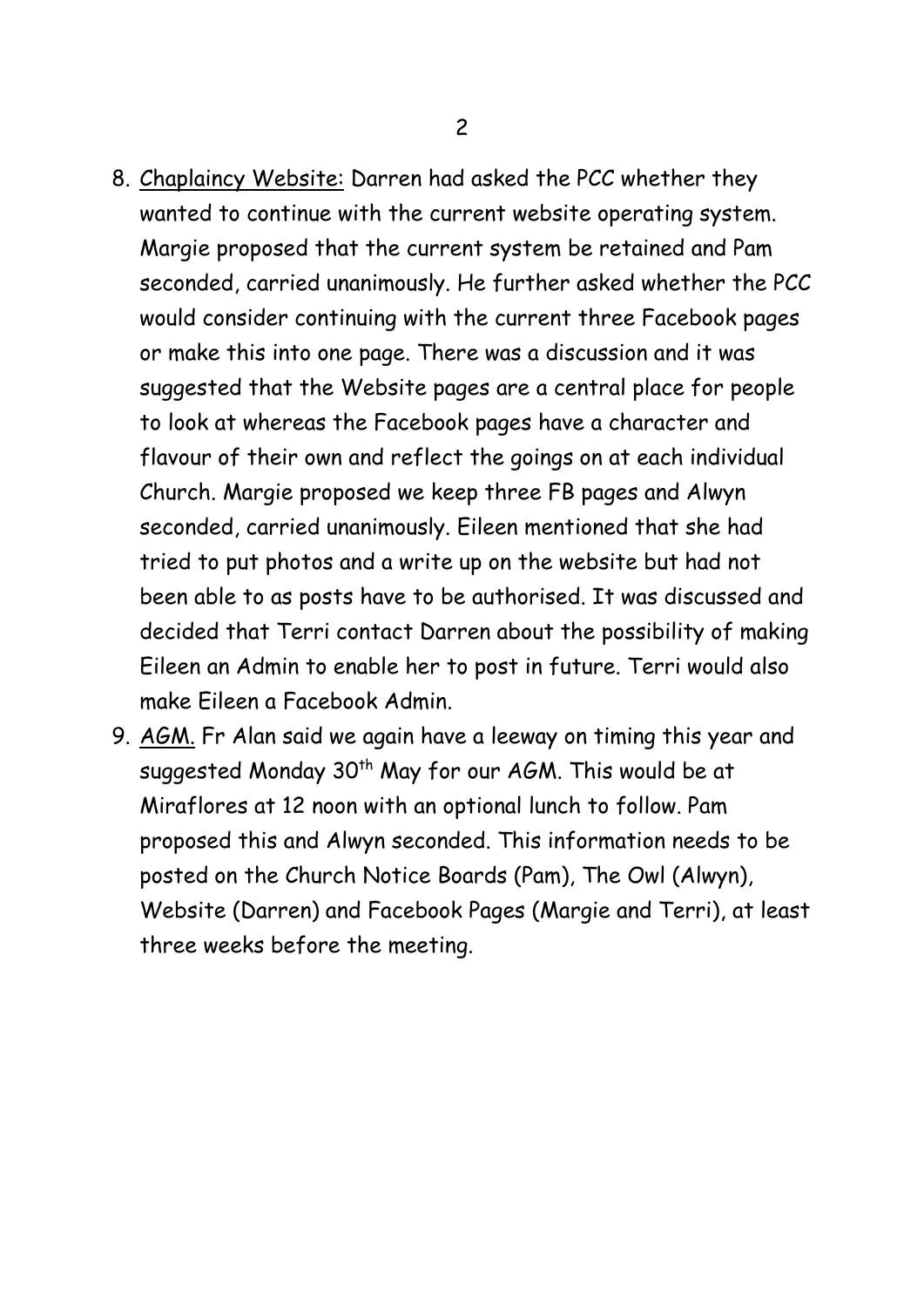- 10. Electoral Roll Numbers. Alwyn explained that these numbers affect our payment to the Diocese. We currently have 89 on the roll but quite a number of those no longer attend Church. He asked whether the Council could consider removing people from the roll. Fr Alan said this can only be done every three years and further added that the C of E says that taking Communion three intercessionstimes a year qualifies someone to be on the roll. Alwyn said that the Common Fund is based on Electoral Roll numbers and equates to £100 per person. Following a discussion where it was suggested that if it was put to people that we had to pay £100 for them to be on the roll when the only real benefit to them was the ability to vote at the AGM, then a number of people may readily agree to come off the roll. It was decided that Alwyn would put a notice in the Owl to that effect.
- 11.PCC Minutes for Website and Churches. Terri said that historically we never published the full PCC minutes then we published an abbreviated version. However as the full minutes are now on the website, once they have been agreed and signed by the PCC, could the same thing be done with the Church Notice Boards as it would save having to abbreviate the minutes. A discussion followed pointing out confidential items and naming names but the PCC agreed that it would be good for the minutes to be published in full on the Church notice boards and the Website. Alwyn proposed and Tony seconded, carried unanimously. Alwyn will put a notice in the Owl to that effect.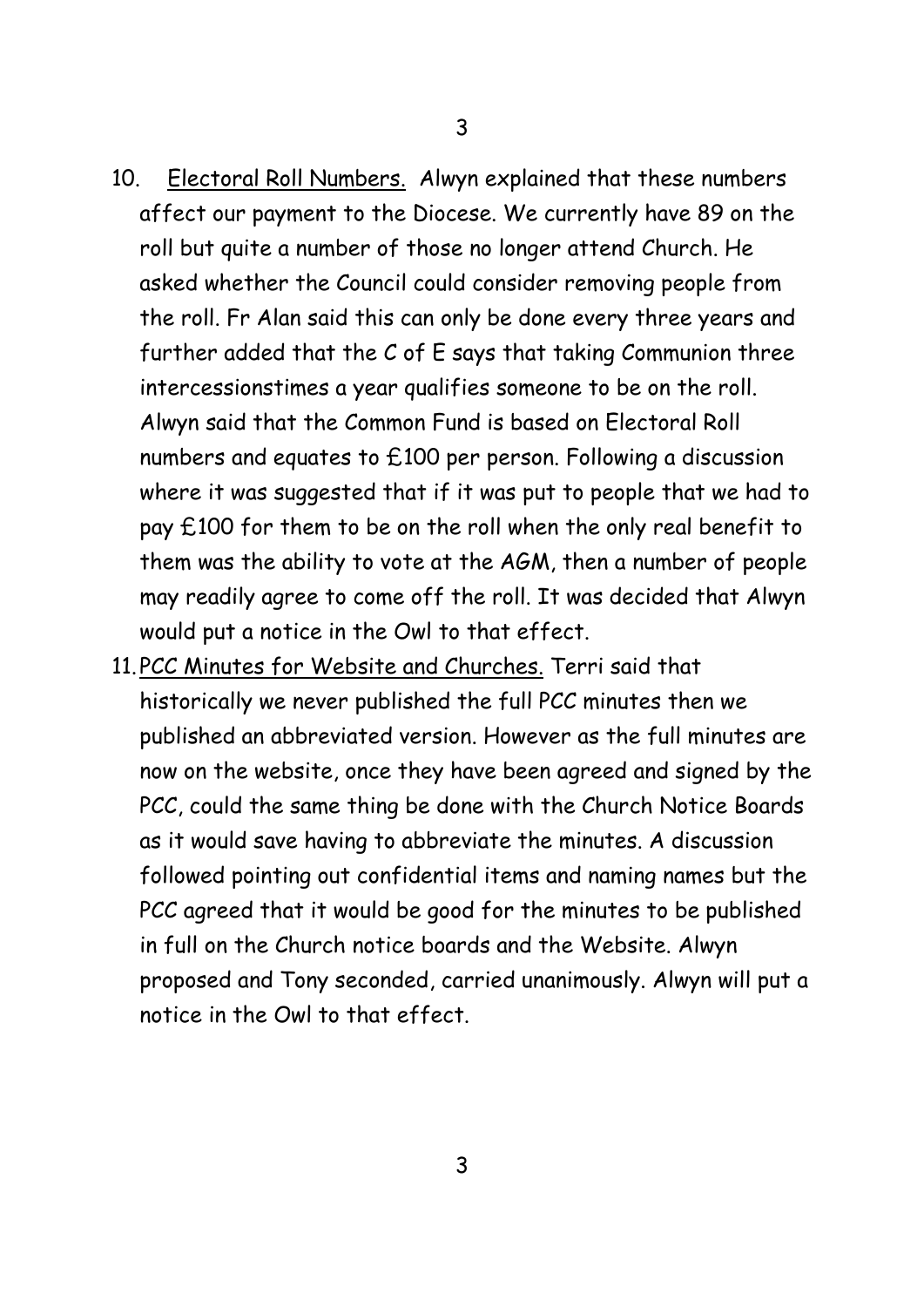- 12. Aljambra. The Church will be re-opening on Thursday 24<sup>th</sup> February. Janet has asked the PCC to attend and several members indicated that they would attend. Pam then proposed doing a bigger Service on Aljambra's second service on 10<sup>th</sup> March as there would be more time to advertise this in the other Churches. Pam and Alwyn will speak to Janet.
- 13. Insurance. Pam explained that the extra insurance we took out last year which covers us for events taking place not on Church Premises is due for renewal and did the PCC wish to do this at a cost of 271 euros. Fr Alan pointed out that as we do not have a Church Hall then we have no choice as these days we really must be insured. Margie proposed and Alwyn seconded that we renew the insurance, carried unanimously.
- 14. Missions. Pam said that sometimes fundraising events are done to raise money for our Missions. She asked whether we could do this in future for local appeals. A discussion ensued when it was said that people may be more generous if it was for a local cause. Pam proposed and Maggie seconded the motion which was carried unanimously.
- 15. Finance. Pam handed out the end of year accounting figures compiled by our Bookkeeper Ian Moir. Fr Alan thanked Ian and Pam for their work. The PCC will look at the figures and accept at the next meeting, prior to AGM.
- 16. Safeguarding Nothing to report.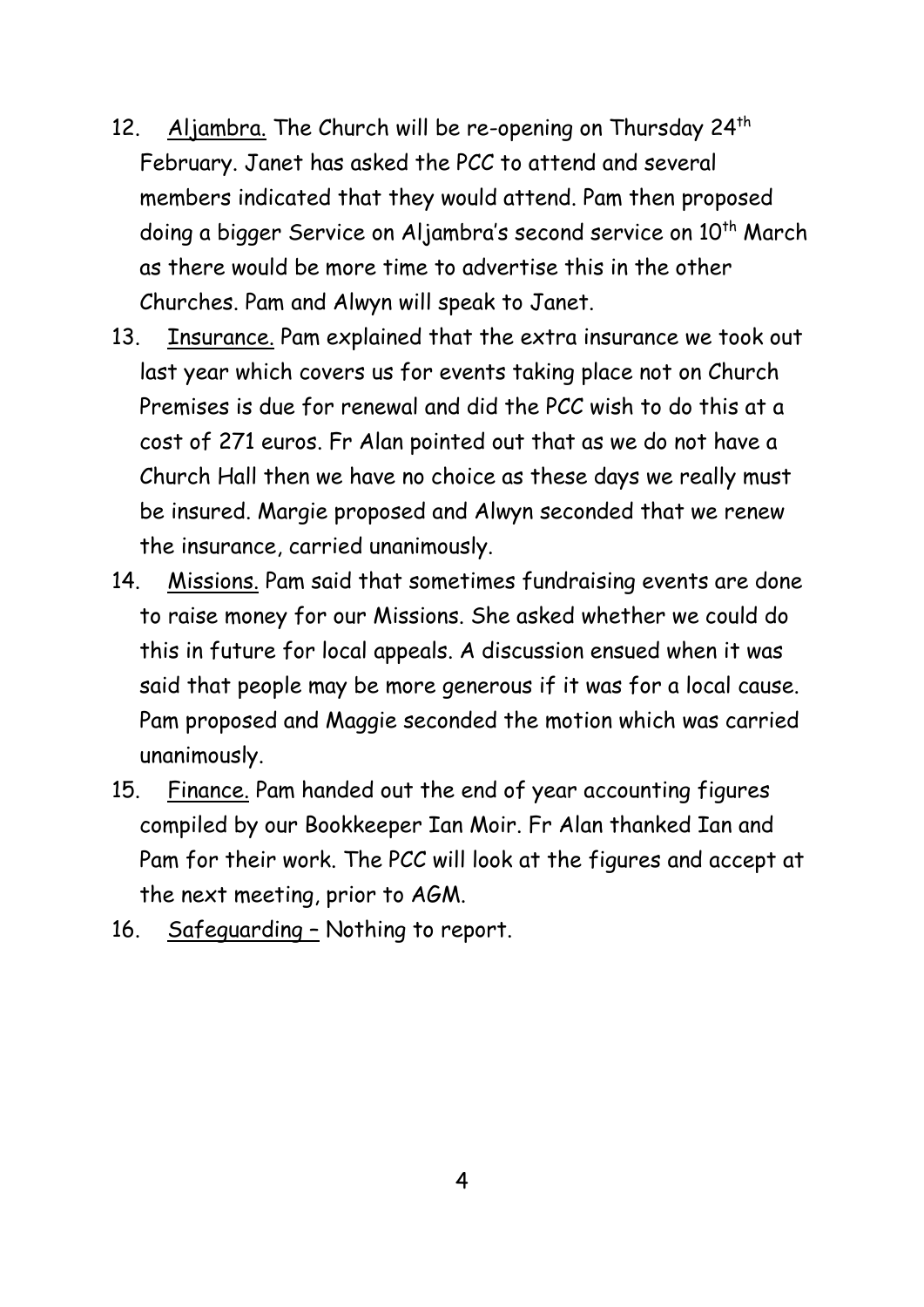## 17. AOB

- Sunday Lunches. Terri explained that a Mojacar Parishioner had asked that the PCC reinstate Sunday Lunches after Church, (Terri understanding that this was not a PCC decision). A discussion ensued and the PCC confirmed to Terri that this was not a PCC matter and asked Terri to Convey to the Parishioner that anyone can arrange a lunch after Church on a Sunday and can let others know by putting a notice on the Church Notice Boards and a Notice in the Owl (Via Alwyn).
- The PCC would like Reps from Aljambra and Llanos on the PCC Committee and invite anyone to attend a meeting as an observer if they wish to see how the meetings run.
- Tony brought up the Bishop's Peru Appeal saying that it is a very worthy cause.
- Alwyn asked that anything for the OWL needed to be emailed to him and not given verbally please.
- One new member of the PCC, Brian Firth, needs to do the basic Safeguarding. DARREN to arrange please.
- Pam asked whether we are going to do Lent Lunches this year and the general consensus was yes. Pam and Margie will liaise.
- Offertory / Communion by Extension / Chalice. Fr Alan and Terri had attended Churches in England between August and January and both had experienced normal, traditional taking of Communion – going up to the Altar to receive bread and to drink from the shared cup (Chalice). A discussion ensued about going back to how we were and using the Chalice during Communion, understanding that some people would be reticent. It had been suggested by a parishioner that individual glasses be used in place of the Chalice.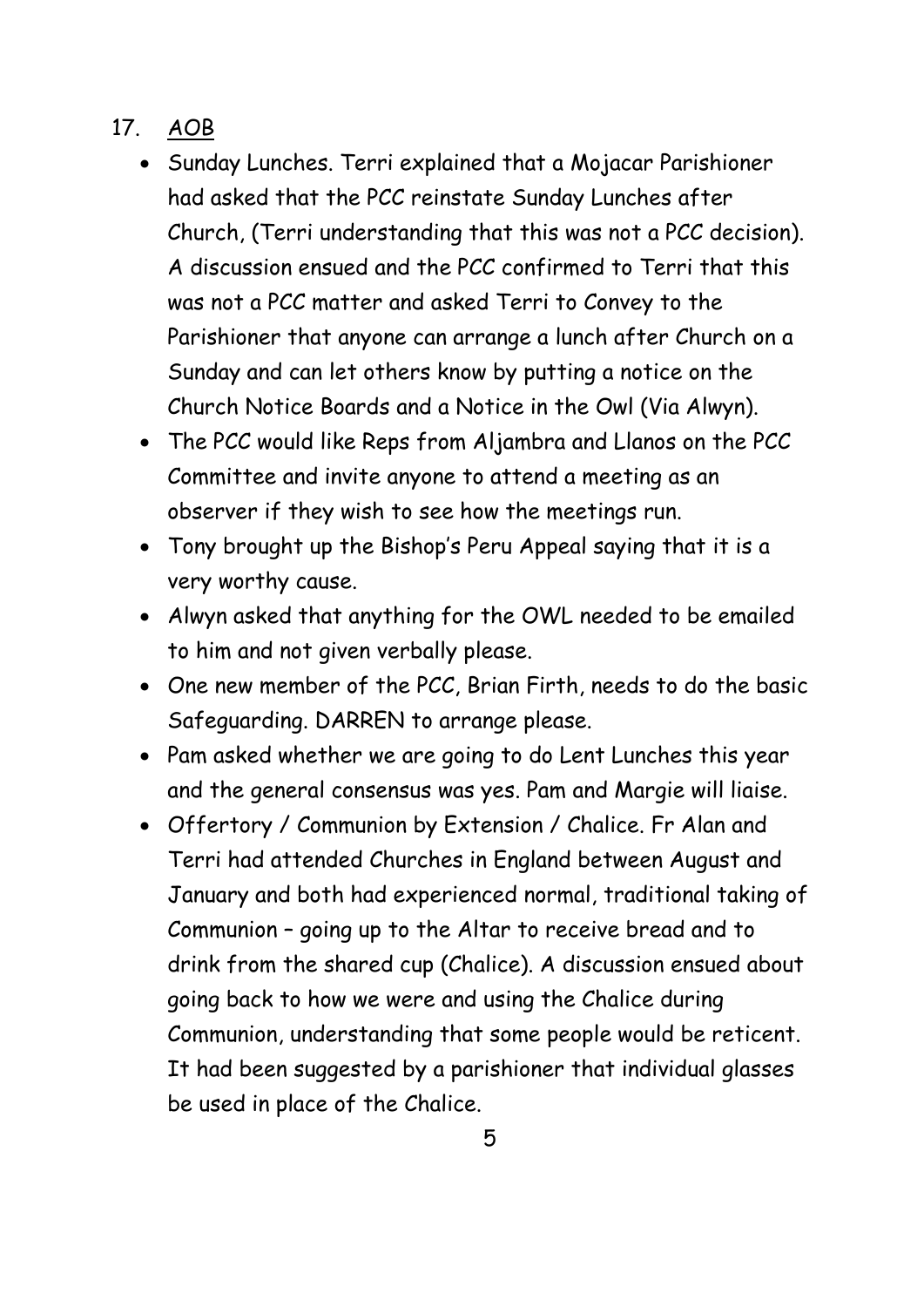Fr Alan said he had only recently discovered the origin of the use of these individual glasses and he explained that it originated in the Southern States of America when people were unhappy about sharing with the Black Community. As time has gone by it is regarded as a more sanitary way of taking Communion but individual cups are not allowed in the CofE. Tony read out an article that said the House of Bishops will not rule on their use as each Diocese is different. Fr Alan further explained that through the centuries it has been proved that shared use of the Chalice is not the cause of the spread of infection. Silver also has properties which prevent infection or bacteria from being transferred. Covid has made us hyper sensitive and if people do not want to share the Chalice, that is fine and they have that choice but the Church wants to get back to normal as we learn to live with Covid. It is also well to remember that we say the words 'we all share in one cup' at every service and as Fr Alan pointed out – Jesus used a common cup. The PCC decided that we would bring back the use of the Chalice, go to the Altar for Communion and that the Offertory collection would return to normal. Margie proposed this and Pam seconded and it was carried unanimously. This will commence in all Churches from the first Sunday in March. The PCC will write to the Bishop advising our decision to reinstate a shared cup and receiving Communion at the Altar and to revert to a normal collection of the Offertory. All this being in line with with the general relaxing of restrictions in Spain.

 Easter Day Services. Alan suggested that on Easter Sunday we move Services so he can be at both Churches. The service in Mojacar will be at 10am and the service in Llanos at 11-30. The PCC agreed.